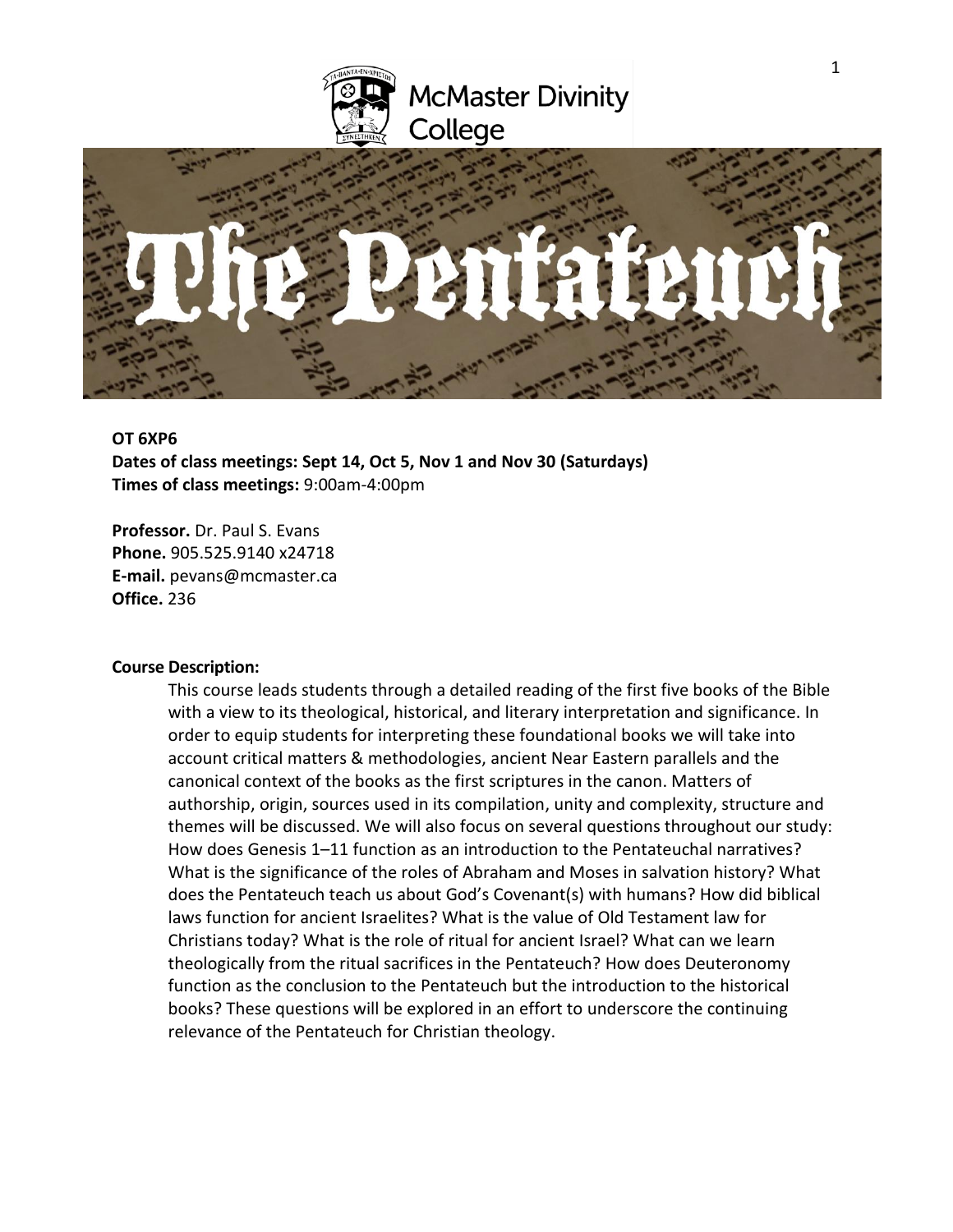

# **Course Objectives:**

## **Knowing**

- To have a thorough knowledge of the contents and message of the Pentateuch
- To have a thorough knowledge of modern critical scholarship on the Pentateuch
- To have a thorough knowledge of the use of ritual studies in the study of the Pentateuch

# **Being**

- To embrace the contemporary relevance of the Pentateuch for the Church today
- To appreciate the Pentateuch as the origin story of the people of God and its relevance for Christian identity today
- To grow closer to God through study of the Pentateuch

# **Doing**

- To be able to employ the best academic resources in the study of the Pentateuch
- To be able to use ritual studies critically to study priestly texts of the Pentateuch
- To be able to interpret the Pentateuch in its original context
- To articulate the biblical theological message of the Pentateuch

# **Required Texts:**

- *Dictionary of the Old Testament: Pentateuc*h (The IVP Bible Dictionary Series). IVP Academic, 2002.
- Blenkinsopp, Joseph, *Treasures Old and New: Essays in the Theology of the Pentateuch.* Grand Rapids, Mich.: Eerdmans, 2004.
- Whybray, R. N. *Making of the Pentateuch: A Methodological Study*. JSOTSup 53. Sheffield, England: JSOT, 1987.
- Michael L. Morales. *Who Shall Ascend the Mountain of the Lord? A Biblical Theology of the Book of Leviticus*. New Studies in Biblical Theology 37. Downers Grove, IL: IVP 2015.

# **Textbook Purchase**

All required textbooks for this class are available from the College's book service, READ On Bookstore, Room 145, McMaster Divinity College. Texts may be purchased on the first day of class. For advance purchase, you may contact READ On Bookstore, 5 International Blvd, Etobicoke, Ontario M9W 6H3: phone 416.620.2934; fax 416.622.2308; email [books@readon.ca.](mailto:books@readon.ca) Other book services may also carry the texts.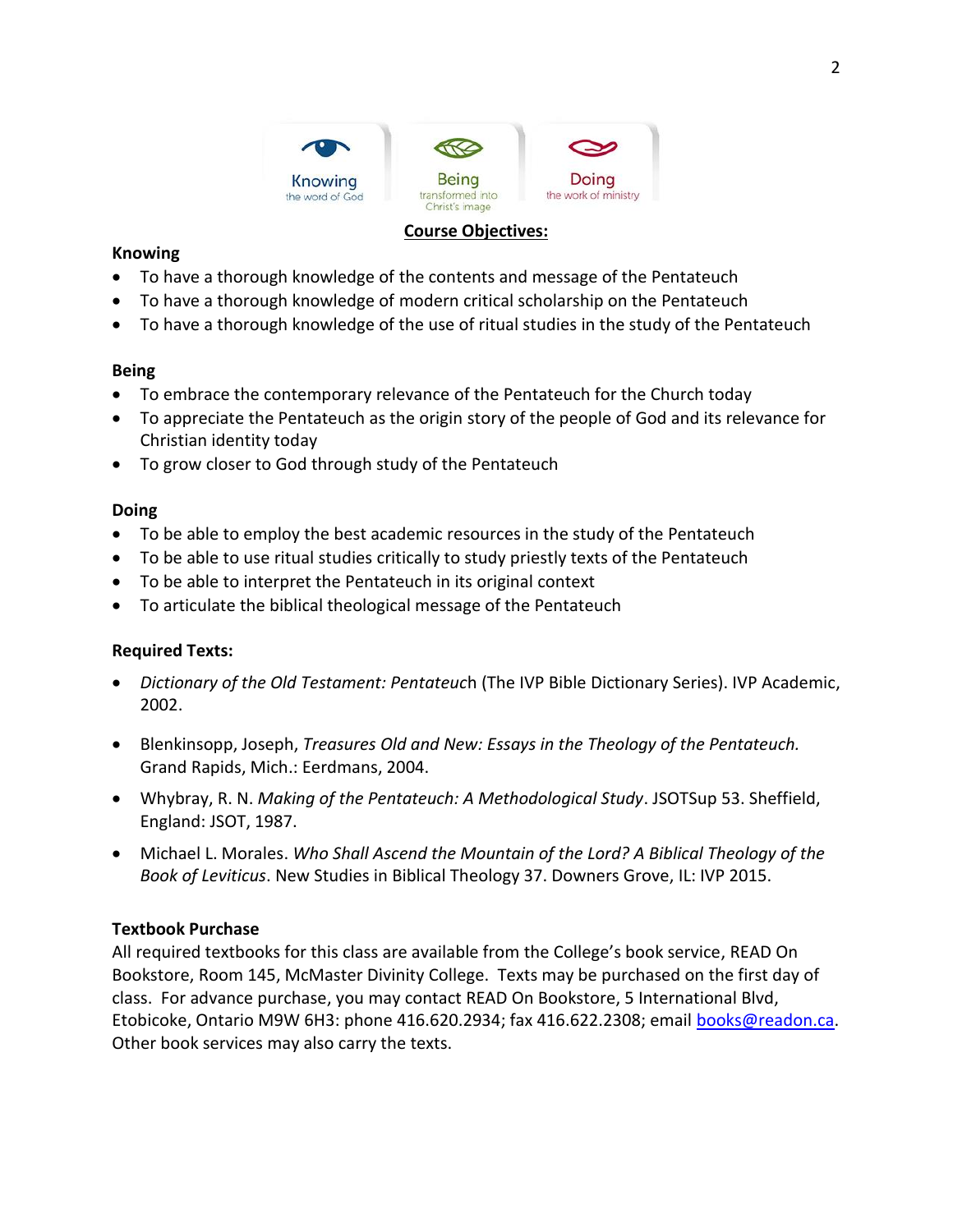### **Course Evaluation**

*The assignments and their weights are as follows:*

- **20% - Student Presentations:** Students will lead the class on two occasions for **one hour**, making a presentation on an assigned topic, informed by relevant secondary literature, and then leading class discussion.
	- Students must hand-in a detailed lesson plan to the professor at the beginning of class on the day of their presentation.
- **30% - Ritual Studies Research Paper. 20 pages. Due Oct 5, 2019.** Beginning with a particular Pentateuchal text, this paper will draw on insights from ritual studies and critically assess both the text and method, relating it to the broader field of biblical studies. This paper will give the student's own critical analysis of the methodology and demonstrate a way to employ it within this paper.
- **40% - Research paper: 20-25 pages. Due Nov 9.** No extensions will be given. Papers must be double-spaced, using 12pt Times New Roman font throughout (footnotes should be 10pt Times New Roman font). The bibliography must contain at least 20 items of varied secondary sources (commentaries, theological dictionaries, specialized books) including *at least* 3 articles from peer reviewed / refereed journals. *By way of supplement* to these 20 sources, a student may use a *maximum* of 2 internet resources. Students are responsible for the quality of the sources chosen. These secondary sources do not include primary sources Each source listed must be drawn on in the paper and evidenced in the footnotes etc. *Research Topic must be approved by your professor.*
- **10% - Reflection Paper on Hermeneutical Implications. 5 pages**. **Due Dec 7**, **2019.** For this paper students write a reflection on implications and biblical theological significance of the the research covered in the course for a student's view of the Pentateuch as scripture.

# **Style for Submission of Written Work**

All stylistic considerations (including but not limited to questions of formatting, footnotes, and bibliographic references) must conform to the McMaster Divinity College Style Guidelines for Essays and Theses http://mcmasterdivinity.ca/wpcontent/uploads/2018/02/mdcstyleguide.pdf Failure to observe appropriate form will result in grade reductions.

All assignments must be in electronic format only (PDF format) —no hardcopies— and emailed to pevans@mcmaster.ca. Include your last name in the file name of your attachment (e.g., evans.researchpaper.pdf). To avoid late marks papers must be received by 11:59pm of the calendar day on which they are due.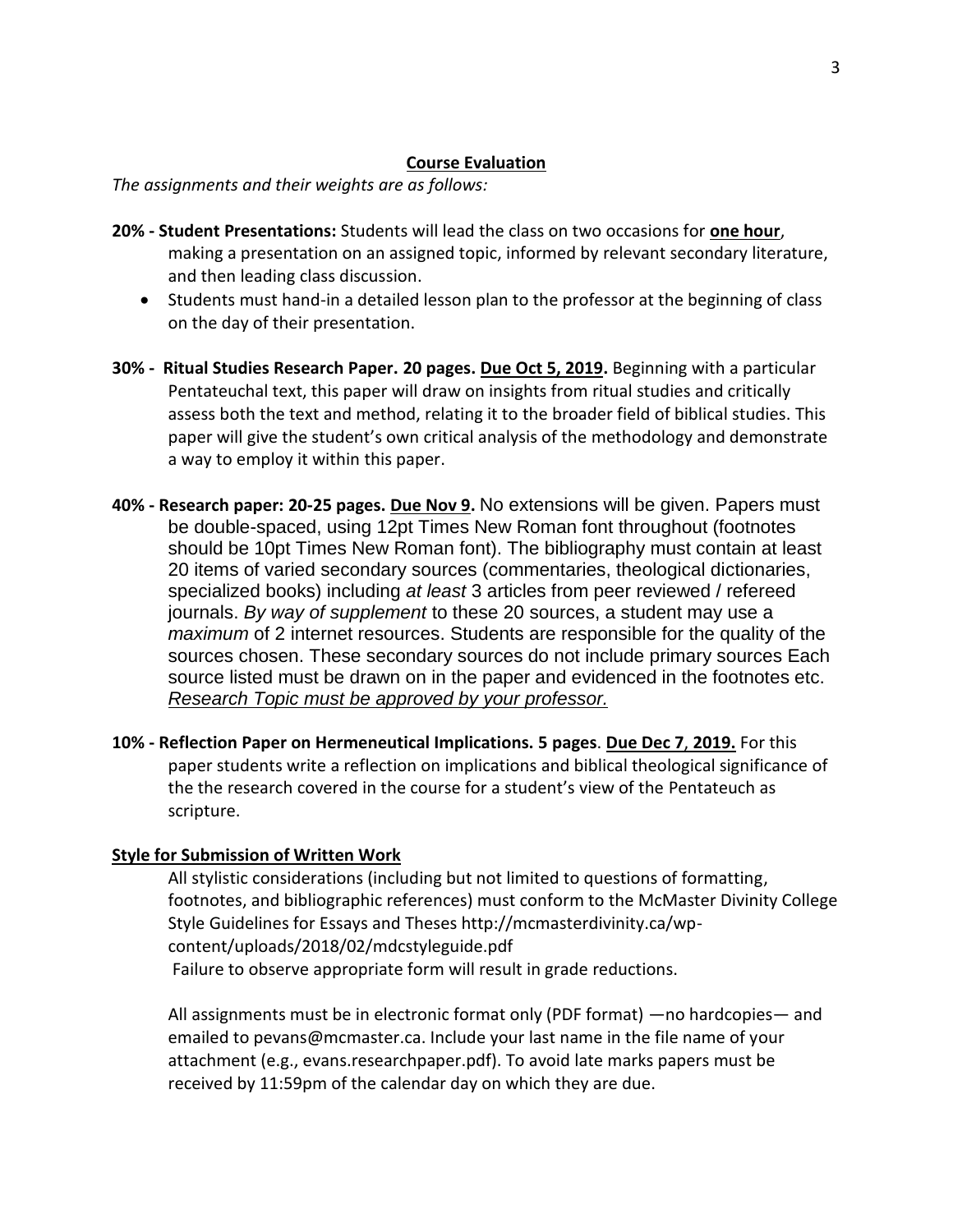### **Policy Concerning Late Papers**

Extensions for papers will not be given except in very exceptional circumstances. (serious illness, family crises, etc.). Busy-ness, computer problems etc. are not legitimate reasons to grant extensions and in the interests of fairness any request for extensions will take into account the entire class. Late assignments will be docked at the rate of 2% per day for the first 7 calendar days (including weekends) and 4% per day after that. Late assignments receive no critical feedback. All assignments must be received by Dec 11, 2019 in order to avoid a failing grade in the class.

#### **Gender Inclusive Language**

McMaster Divinity College uses inclusive language for human beings in worship services, student written materials, and all its publications. It is expected that inclusive language will be used in chapel services and all MDC assignments. In reference to biblical texts, the integrity of the original expressions and the names of God should be respected, but you will need to use gender-inclusive language for humans, and you will need to quote from a gender-inclusive version such as the following: NRSV (1989), NCV (1991), TEV/GNB/GNT (1992), CEV (1995), NLT (1996), TNIV (2005), and the Common English Bible (CEB 2011).

#### **Academic Honesty**

Academic dishonesty is a serious offence that may take any number of forms, including plagiarism, the submission of work that is not one's own or for which previous credit has been obtained, and/or unauthorized collaboration with other students. Academic dishonesty can result in severe consequences, e.g., failure of the assignment, failure of the course, a notation on one's academic transcript, and/or suspension or expulsion from the College.

Students are responsible for understanding what constitutes academic dishonesty. Please refer to the Divinity College Statement on Academic Honesty ~ <https://mcmasterdivinity.ca/rules-regulations/>

## **Disclaimer**

This syllabus is the property of the instructor and is prepared with currently available information. The instructor reserves the right to make changes and revisions up to and including the first day of class.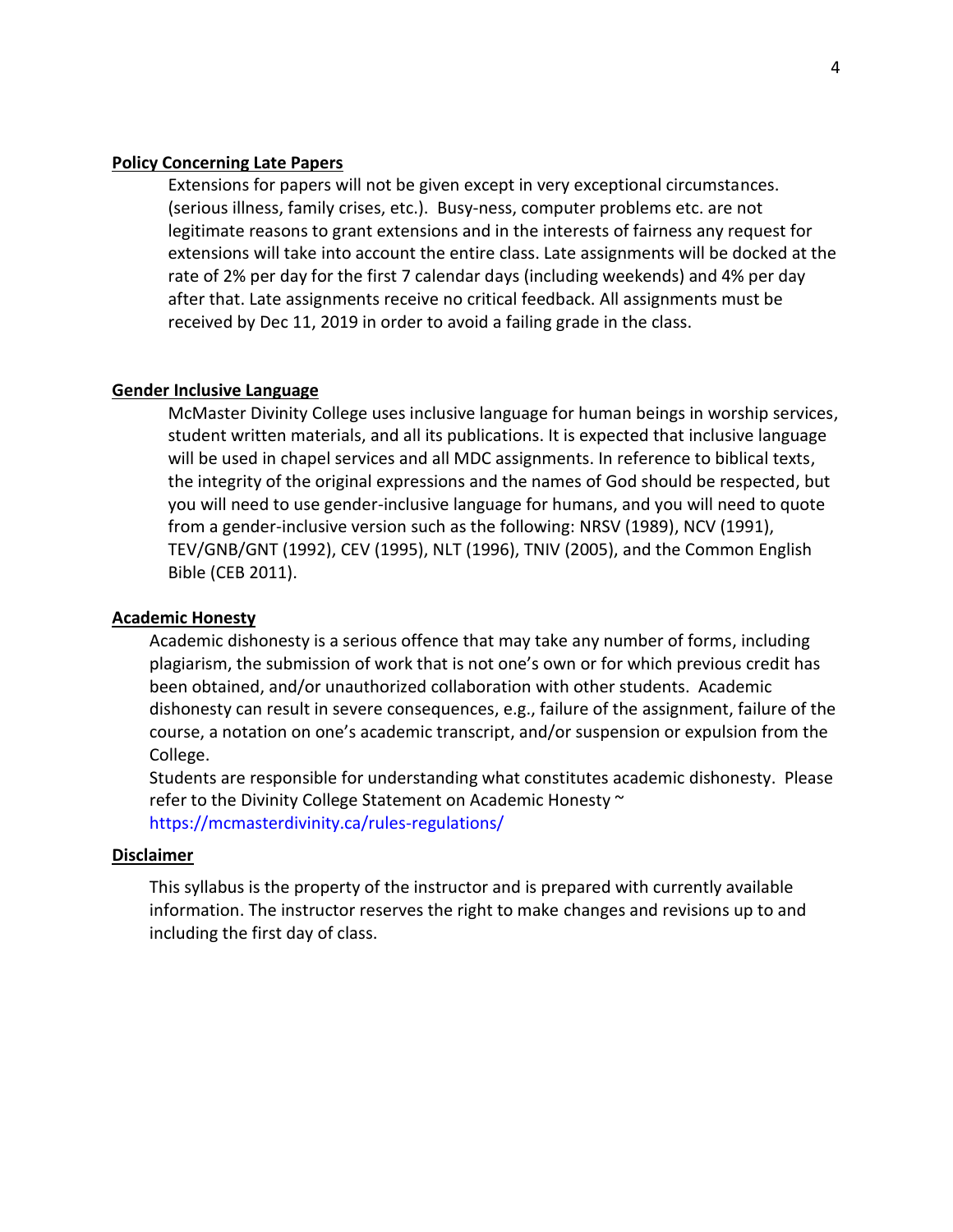#### **Selected Bibliography**

- Arnold, Bill T. and Bryan E. Beyer, *Readings from the Ancient Near East.* Grand Rapids, MI: Baker, 2002.
- Bandstra, Barry L. *Reading the Old Testament: An Introduction to the Hebrew Bible*. 2nd ed. Belmont: Wadsworth, 1999.
- Bell, Catherine M. *Ritual: Perspectives and Dimensions* New York: Oxford University Press, 2009.
- Bergen, Wesley J. *Reading Ritual: Leviticus in Postmodern Culture*. Journal for the Study of the Old Testament: Supplement Series. London: T&T Clark International, 2005.
- Blenkinsopp, Joseph, *Treasures Old and New: Essays in the Theology of the Pentateuch.* Grand Rapids, Mich.: Eerdmans, 2004.
- Blenkinsopp, Joseph, *Creation, Un-Creation, Re-Creation: A Discursive Commentary on Genesis 1-11.* London: T & T Clark, 2011.
- Campbell, Antony, and Mark O'Brien. *Rethinking the Pentateuch: Prolegomena to the Theology of Ancient Israel*. Louisville: Westminster John Knox, 2005.
- Clines, David J. A. *The Theme of the Pentateuch*. 2nd ed. JSOTSup 10. Sheffield: Sheffield Academic, 1996.
- Day, John. "Dragon and Sea, God's Conflict With." *ABD* 2:228-230.
- De Witt, Dale S. "The Historical Background of Genesis 11:1-9: Babel or Ur?" *Journal of the Evangelical Theological Society* 22 (1979):15-26.
- Dozeman, Thomas B., Konrad Schmid, and Thomas Römer. *Pentateuch, Hexateuch, or Enneateuch: Identifying Literary Works in Genesis Through Kings.* Ancient Israel and Its Literature 8. Atlanta: Society of Biblical Literature, 2011.
- Evans, Paul S. "Creation, Progress and Calling: Genesis 1-11 as Social Commentary." *McMaster Journal of Theology and Ministry* 13 (2011): 67-100.
- Frymer-Kensky, Tikva Simone. "Atrahasis Epic and its Significance for our Understanding of Genesis 1-9." *Biblical Archaeologist* 40 (1977):147-155.
- Gane, Roy. *Ritual Dynamic Structure*. Piscataway: Gorgias, 2004.
- Hauser, Alan J. "Linguistic and Thematic Links Between Genesis 4:1-16 and Genesis 2-3." *Journal of the Evangelical Theological Society* 23 (1980) 297-305.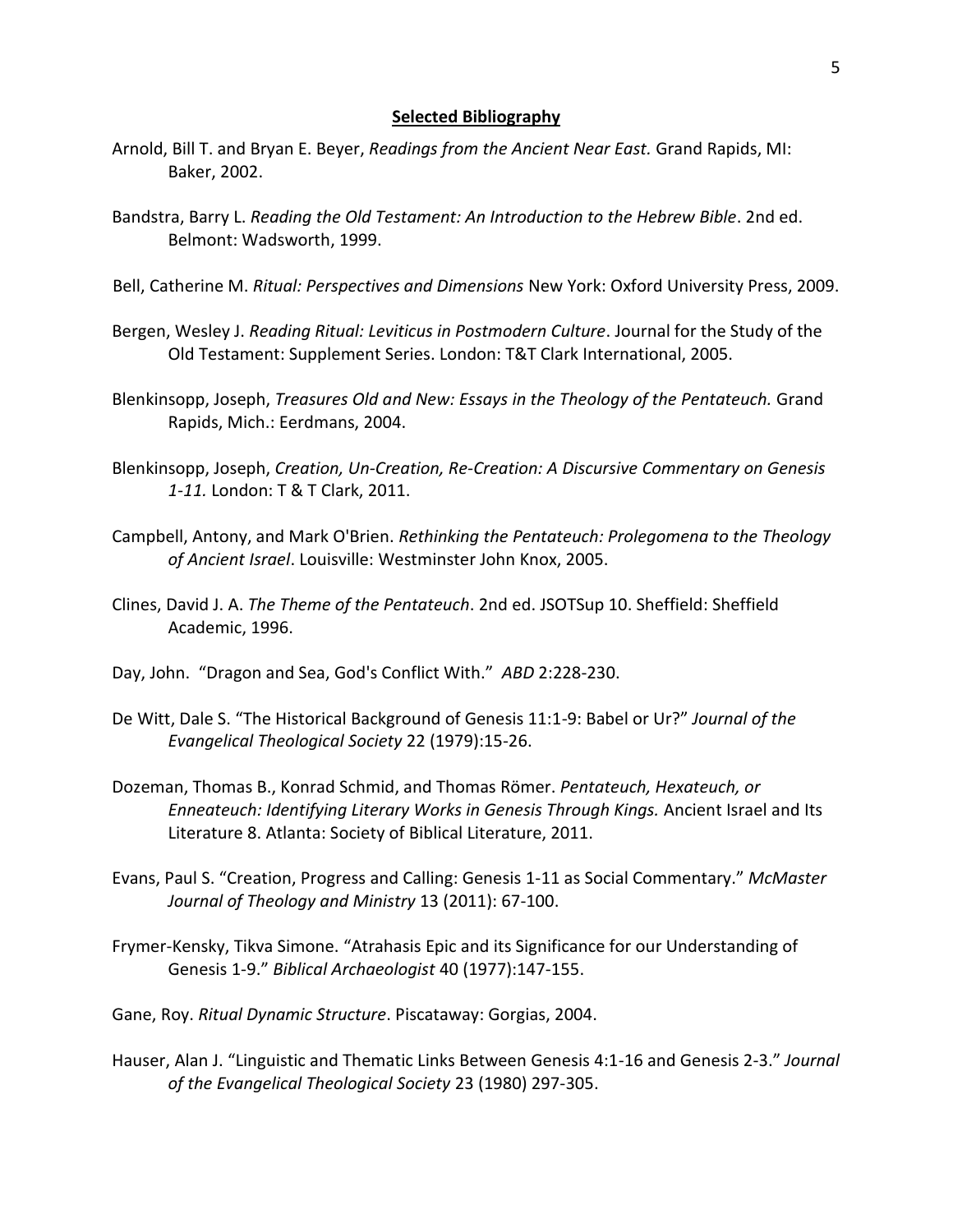- Janzen, David. *The Social Meanings of Sacrifice in the Hebrew Bible: A Study of Four Writings*. Beihefte Zur Zeitschrift Für Die Alttestamentliche Wissenschaft. Berlin; New York: Walter de Gruyter, 2004.
- Kapelrud, Arvid S. "Mythological Features in Genesis Chapter 1 and the Author's Intentions." *Vetus Testamentum* 24 (1974) 178-186.
- Landy, Francis. "The Song of Songs and the Garden of Eden." *Journal of Biblical Literature* 98 (1979) 513-528.
- Lewis, Jack P. "The Offering of Abel (Gen 4:4): A History of Interpretation." *Journal of the Evangelical Theological Society* 37 (1994) 481-496.
- Merrill, Eugene H. "The Peoples of the Old Testament According to Genesis 10." *Bibliotheca Sacra* 154 (1997) 3-22.
- Moberly, R. W. L., *The Theology of the Book of Genesis.* Old Testament Theology. Cambridge ; New York: Cambridge University Press, 2009.
- Ramsey, George W. "Is Name-Giving an Act of Domination in Genesis 2:23 and Elsewhere?" *Catholic Biblical Quarterly* 50 (1988) 24-35.
- Sailhamer, *The Meaning of the Pentateuch: Revelation, Composition, Interpretation*. Downers Grove, IL: IVP Academic, 2009.
- Walton, John. "The Antediluvian Section of the Sumerian King List and Genesis 5." *Biblical Archaeologist* 44 (1981) 207-208.

### **Commentaries**

### **Genesis**

Alter, Robert, *Genesis: Translation and Commentary.* New York: W.W. Norton, 1997

- Blocher, Henri, *In the Beginning. The opening chapters of Genesis*, trans. David G. Preston Leicester, England and Downers Grove, IL: Inter-Varsity, 1984.
- Hamilton, Victor. *The Book of Genesis*. 2 vols. New International Commentary on the Old Testament. Grand Rapids: Eerdmans, 1990, 1995.
- Kidner, Derek. *Genesis: An Introduction and Commentary*. The Tyndale Old Testament Commentaries. Downers Grove, Ill.: Inter-Varsity, 1977.
- Kline, Meredith G. "Genesis." in *The New Bible Commentary*, 3rd rev. ed., D. Guthrie, ed., 79- 114; Downers Grove, IL: Inter-Varsity, 1970.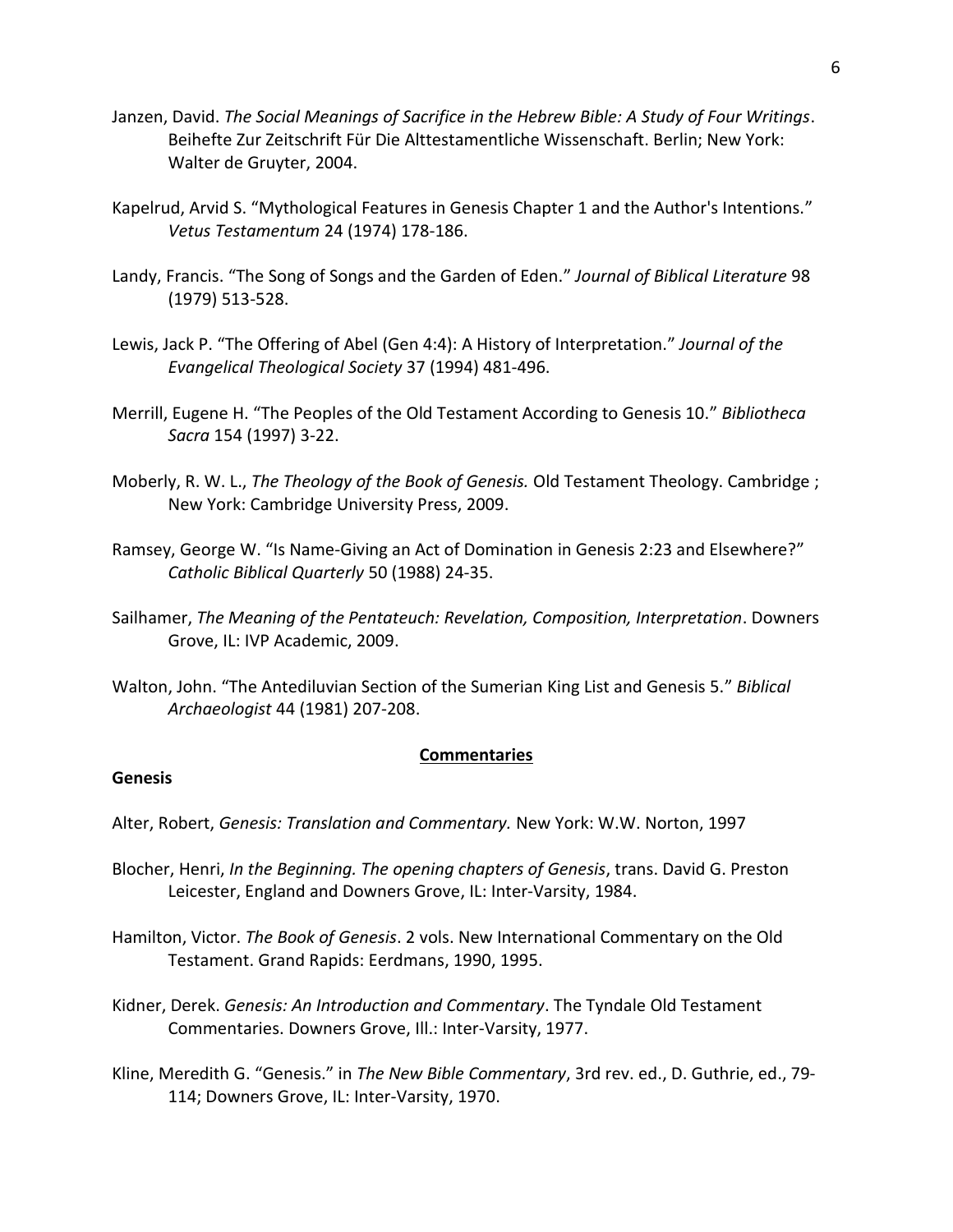- Sarna, Nahum M. *The JPS Torah Commentary: Genesis. The Traditional Hebrew Text with the New JPS Translation*, ed. Nahum M. Sarna and Chaim Potok, The JPS Torah Commentary. Philadelphia, New York, Jerusalem: The Jewish Publication Society, 1989.
- Bruce Waltke and Cathi J. Fredricks. *Genesis: A Commentary.* Grand Rapids, Mich.: Zondervan, 2001.

Walton, John H. *Genesis*. NIVAC. Grand Rapids, Mich: Zondervan, 2001.

Wenham, Gordon. Genesis. 2 vols. Word Biblical Commentary. Dallas: Word, 1987, 1994.

Westermann, Claus. *Genesis 1-11: A Commentary*. Translated by John Scullion. Minneapolis: Augsburg, 1984.

### **Exodus**

Childs, Brevard S. *Exodus, a Commentary*. Old Testament Library. London: SCM, 1974.

Currid, John D. *A Study Commentary on Exodus.* Auburn, MA: Evangelical, 2000.

Durham, John I. *Exodus.* WBC, 3. Waco, Tex.: Word, 1987.

Enns, Peter. *Exodus*. NIVAC. Grand Rapids, Mich.: Zondervan 2000.

Fretheim, Terence E. *Exodus*. Interpretation. Louisville: John Knox, 1991.

- Hamilton, Victor P. *Exodus: An Exegetical Commentary.* Grand Rapids, Mich.: Baker Academic, 2011.
- Kaiser, Jr. Walter C. "Exodus." *The Expositor's Bible Commentary*, Vol. 2, Frank E. Gaebelein, ed. Grand Rapids, MI: Zondervan, 1990.
- Motyer, J. A. *The Message of Exodus: The Days of Our Pilgrimage*. The Bible Speaks Today. Downers Grove, IL: InterVarsity, 2005.
- Sarna, Nahum M. *The JPS Torah Commentary: Exodus. The Traditional Hebrew Text with the New JPS Translation*, ed. Nahum M. Sarna and Chaim Potok, The JPS Torah Commentary. Philadelphia, New York, Jerusalem: The Jewish Publication Society, 1991.
- Stuart, Douglas K. *Exodus*. New American Commentary. Nashville, Tenn.: Broadman & Holman, 2006.

**Leviticus**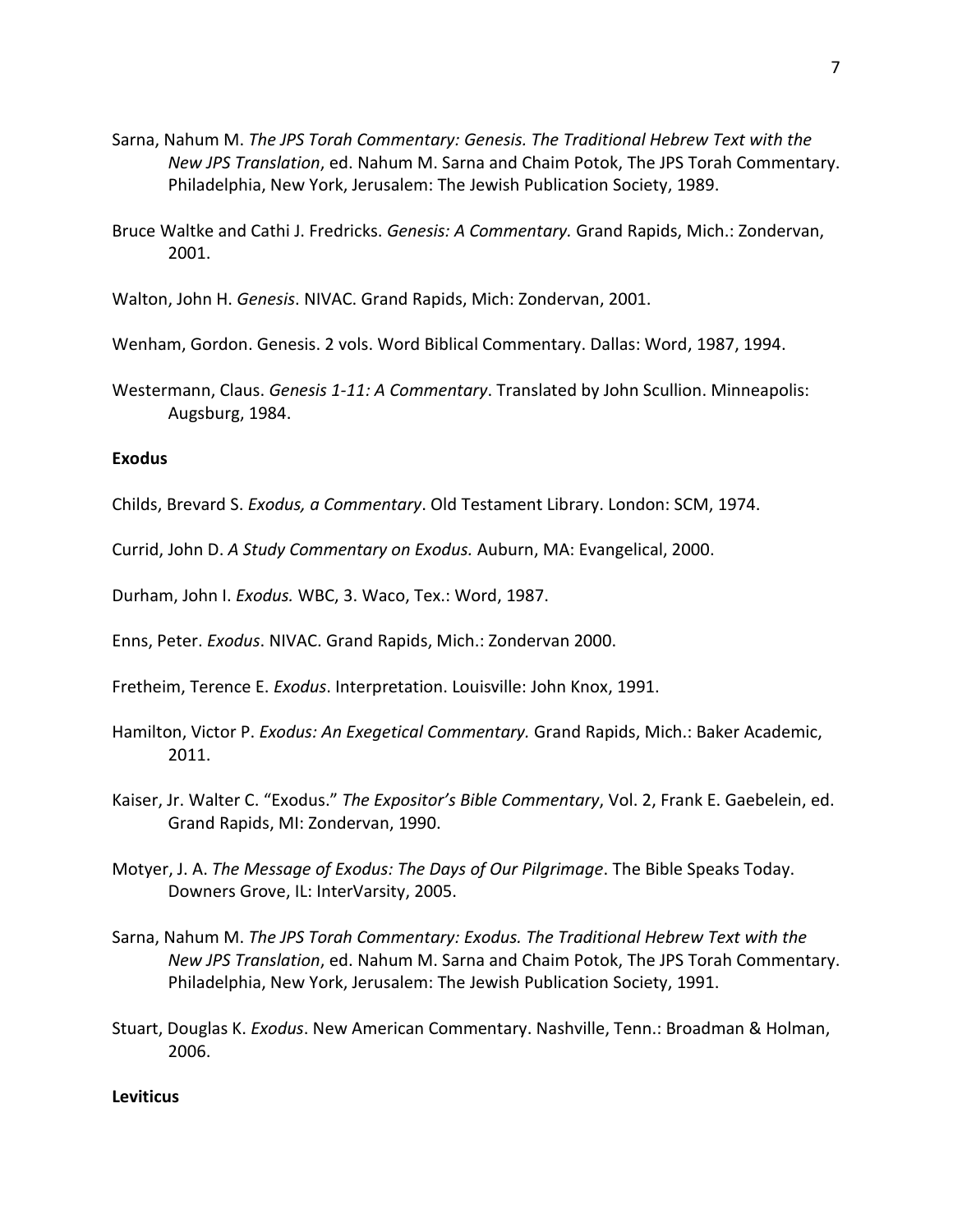Hartley, John E. *Leviticus.* Word Biblical Commentary 4. Dallas, Tex.: Word, 1992.

- Harris, R. Laird. "Leviticus." *The Expositor's Bible Commentary*, Vol. 2, Frank E. Gaebelein, ed. Grand Rapids, MI: Zondervan, 1990.
- Gane, Roy. *Leviticus, Numbers.* The NIV Application Commentary. Grand Rapids, Mich.: Zondervan, 2004.
- Kaiser, Jr. Walter C. "Leviticus." *The New Interpreter's Bible*, Vol. 1, L.E. Keck, et al., eds. Nashville, TN: Abingdon, 1994.
- Milgrom, Jacob. *Leviticus: A Book of Ritual and Ethics.* Continental Commentaries. Minneapolis: Fortress, 2004.
- Ross, Allen P. *Holiness to the LORD: A Guide to the Exposition of the Book of Leviticus.* Grand Rapids, MI: Baker, 2002.
- Tidball, Derek. *The Message of Leviticus.* The Bible Speaks Today. Downers Grove, IL: InterVarsity, 2005.
- Wenham, Gordon J. *The Book of Leviticus.* New International Commentary on the Old Testament. Grand Rapids, Mich.: Eerdmans, 1979.
- Wright, Christopher J.H. "Leviticus." *New Bible Commentary. 21st Century Edition*, D.A. Carson, R.T. France, J.A. Motyer, G.J. Wenham, eds. Leicester, England: Inter-Varsity; Downers Grove, IL: InterVarsity, 1994.

## **Numbers**

- Allen, Ronald B. "Numbers." *The Expositor's Bible Commentary*, Vol. 2, Frank E. Gaebelein, ed. Grand Rapids, MI: Zondervan, 1990.
- Brown, Raymond. *The Message of Numbers: Journey to the Promised Land.* Bible Speaks Today. Downers Grove, IL: Inter-Varsity, 2002.
- Cole, R. Dennis. *Numbers: An Exegetical and Theological Exposition of Holy Scripture*, New American Commentary. Nashville: Broadman & Holman, 2000.
- Levine, Baruch A. *Numbers 1-20: A New Translation with Introduction and Commentary.* 1st ed., The Anchor Bible 4. New York: Doubleday, 1993.
- Levine, Baruch A. *Numbers 21-36: A New Translation with Introduction and Commentary.* 1st ed., The Anchor Bible 4A. New York: Doubleday, 2000.